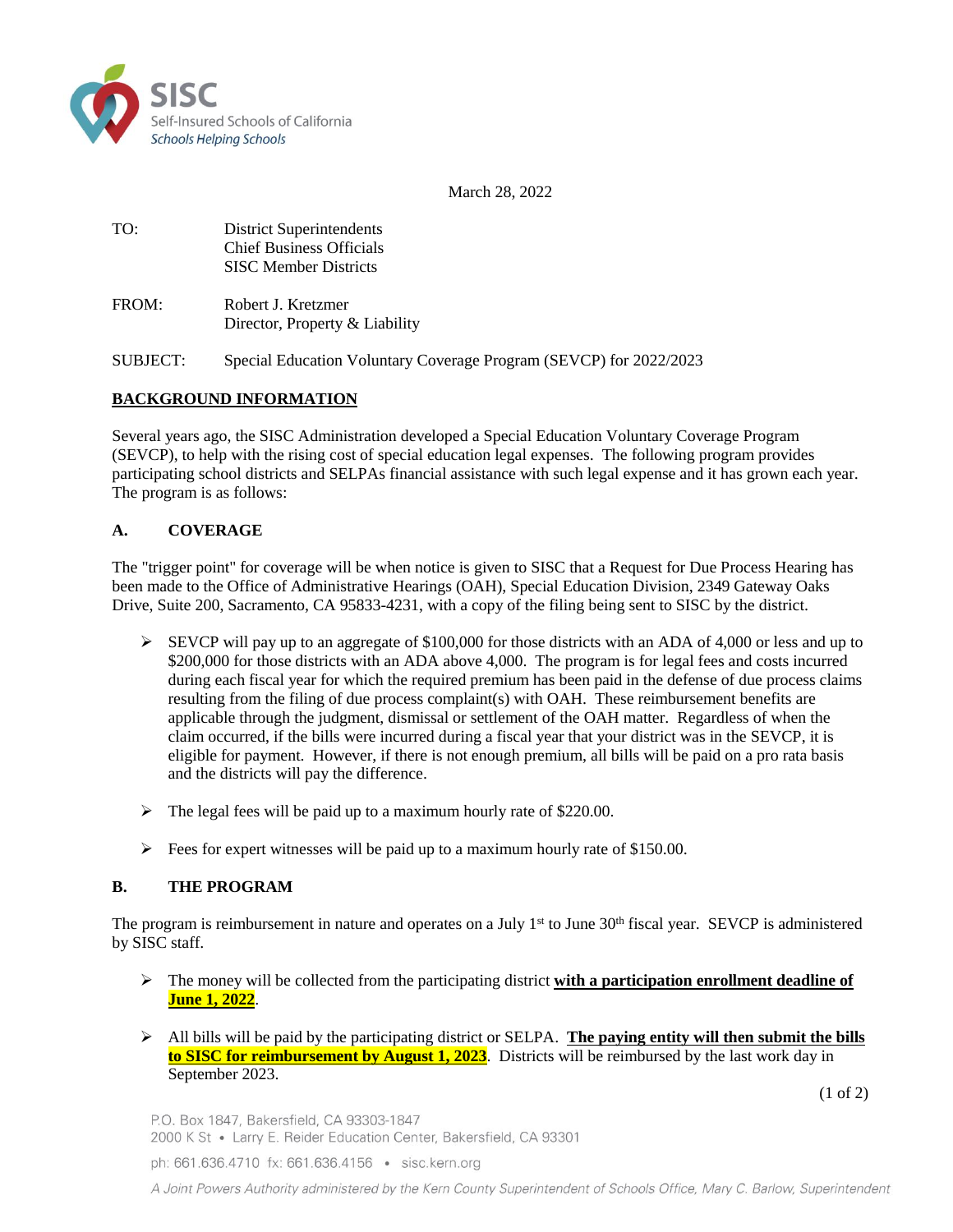If there is enough money, SISC will reimburse the district up to the first (\$100,000 or \$200,000) of defense costs incurred during each fiscal year for which the required premium has been paid. If there is not enough premium, all bills will be paid on a pro rata basis and districts will pay the difference. If there is more than enough money, each district will receive a refund based on the pro rata basis of the collected premium less any claims paid on behalf of that district.

## **C. PREMIUM**

Your district's premium for the 2022-23 fiscal year will be based on your 2021-2022 P-1 ADA pursuant to the following calculations:

| <b>Premium Schedule</b> |   |                        |    |        |  |  |
|-------------------------|---|------------------------|----|--------|--|--|
| <b>ADA Group</b>        |   | <b>2022-23 Premium</b> |    |        |  |  |
| 1                       |   | 100                    | \$ | 549    |  |  |
| 101                     |   | 200                    | \$ | 1,220  |  |  |
| 201                     |   | 500                    | \$ | 2,125  |  |  |
| 501                     |   | 700                    | \$ | 2,730  |  |  |
| 701                     |   | 1,000                  | \$ | 2,933  |  |  |
| 1,001                   | - | 1,600                  | \$ | 3,380  |  |  |
| 1,601                   |   | 2,000                  | \$ | 4,320  |  |  |
| 2,001                   |   | 3,000                  | \$ | 5,525  |  |  |
| 3,001                   |   | 4,000                  | \$ | 7,175  |  |  |
| 4,001                   |   | 6,000                  | \$ | 11,100 |  |  |
| 6,001                   |   | 9,000                  | \$ | 15,675 |  |  |
| 9,001                   |   | 12,000                 | \$ | 20,580 |  |  |
| 12,001                  | - | 15,000                 | \$ | 24,570 |  |  |
| 15,001                  | - | 19,000                 | \$ | 29,750 |  |  |
| 19,001                  |   | 23,000                 | \$ | 34,440 |  |  |
| 23,001                  |   | 26,000                 | \$ | 36,260 |  |  |
| 26,001                  |   | 30,000                 | \$ | 38,640 |  |  |
| 30,001                  |   | <b>OVER</b>            | \$ | 41,925 |  |  |

If you have any other questions and/or concerns, please do not hesitate to contact Robert Kretzmer at 661-636-4709.

### RJK:lm

Enc.